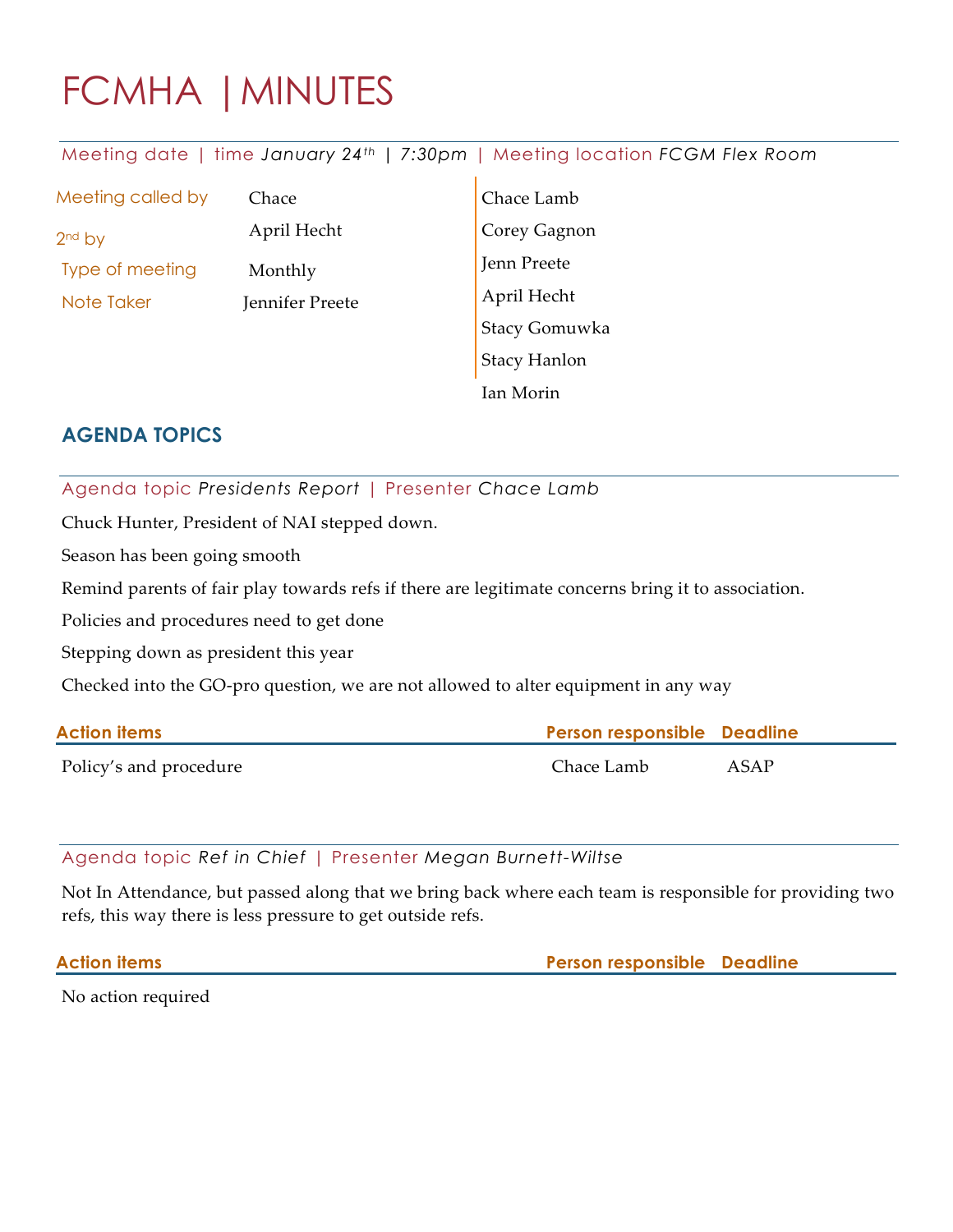#### Agenda topic *Registrar* | Presenter *Samantha Morin*

Not in attendance, and nothing to report.

|--|

**Action items Person responsible Deadline**

Agenda topic Secretary | Presenter Jennifer Preete

Last day to opt out of playoffs is January 31st.

**Action items Person responsible Deadline**

No Action Required

Agenda topic *Treasurer* | Presenter Stacy Gomuwka

General-36,289.62

Casino-21,490.54

Fundraiser-\$57,741.28

Trip of Month- \$17,849.42

Refs are paid until the end of November Ice was paid until the end of December

|                     | Person      |                 |
|---------------------|-------------|-----------------|
| <b>Action items</b> | responsible | <b>Deadline</b> |
|                     |             |                 |

No Action Required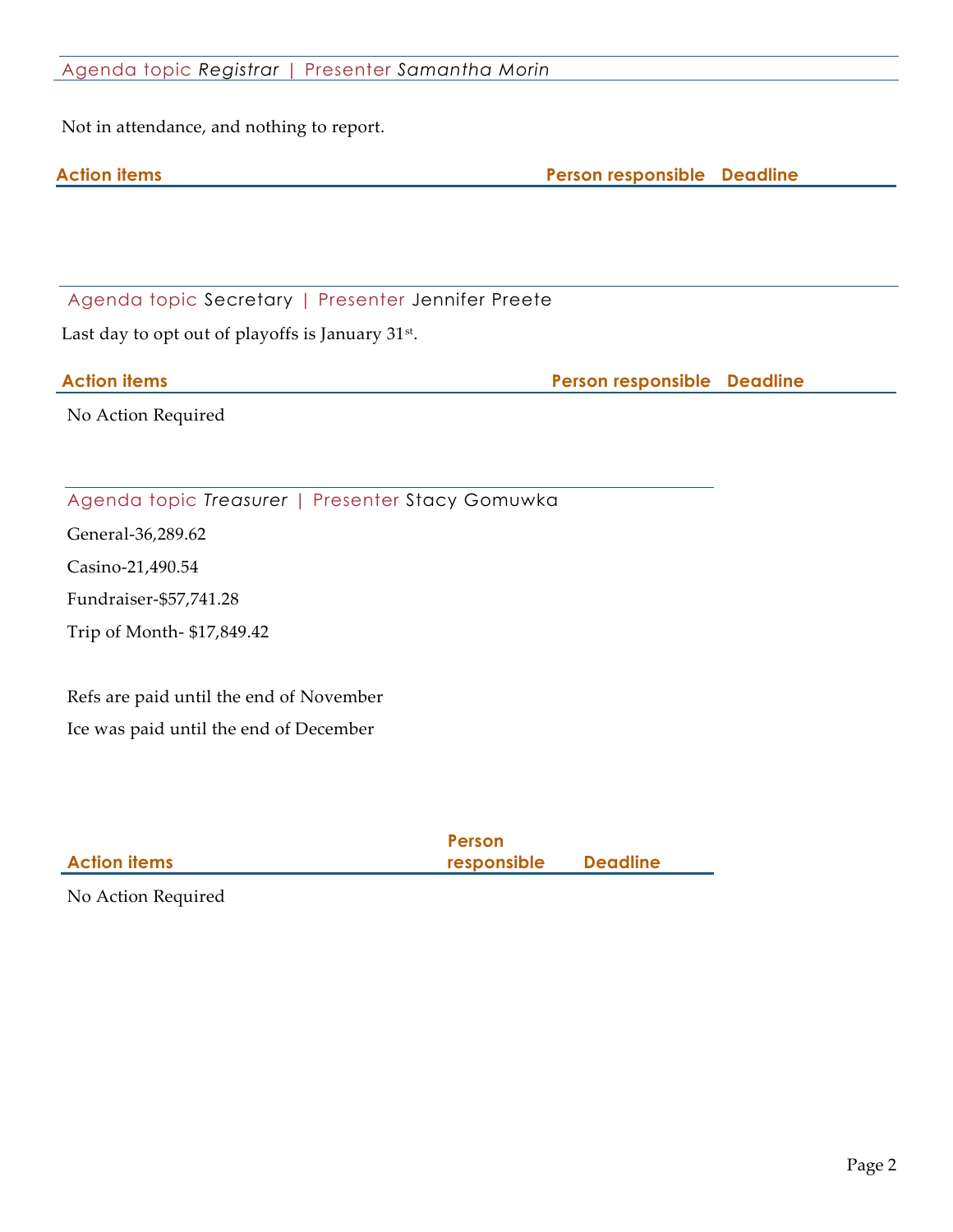Agenda topic *League Rep* | Presenter April Hecht

Season is going well, nothing to report. We need to add Hockey Alberta info into coaches' package

| <b>Action items</b>         | Person<br>responsible | <b>Deadline</b> |
|-----------------------------|-----------------------|-----------------|
| Add Info to coaches package | Chace                 | End of season   |

#### Agenda topic *Code & Conduct* | Presenter Stacy Hanlon

Wants to set up a meeting with Valleyview and discuss merging teams since they are also having issues with #'s at the higher ages, the only hiccup could be that Valleyview is adamant on staying with the All Peace League.

| <b>Action items</b>                                       | <b>Person responsible Deadline</b> |      |
|-----------------------------------------------------------|------------------------------------|------|
| Set up a meeting with Valleyview to discuss opportunities | Stacy Hanlon                       | ASAP |

Agenda topic *Fundraising* | Presenter Corey Gagnon

Casino is next year either August or September, will pass along the dates once received. We are in a good position for funds so there is no need for any additional fundraisers this year

| <b>Action items</b>       | <b>Person responsible Deadline</b> |      |
|---------------------------|------------------------------------|------|
| Find out dates for Casino | Corey Gagnon                       | ASAP |